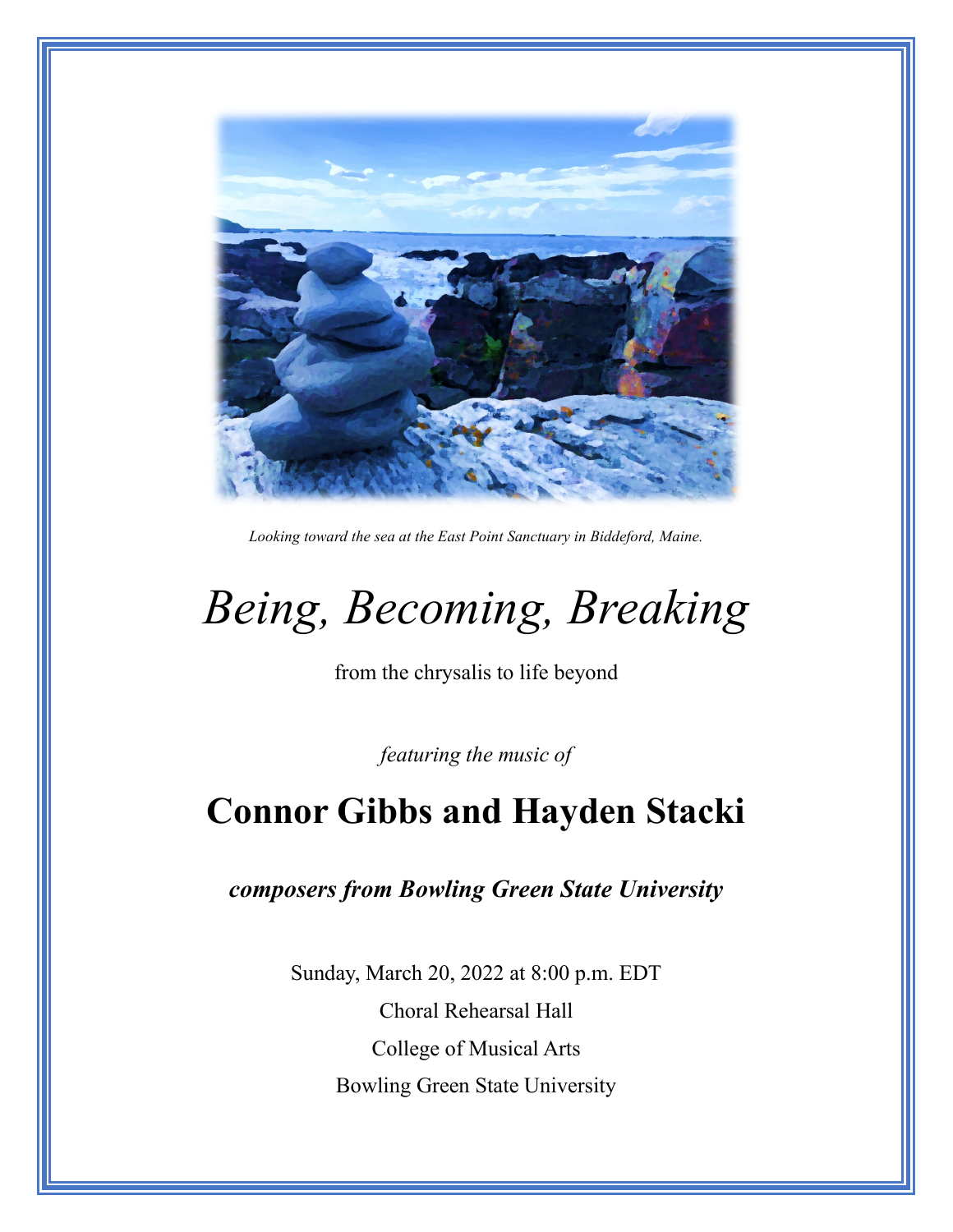# **PROGRAM**

| Presence $(2021)$                  |                                                 | Connor Gibbs        |
|------------------------------------|-------------------------------------------------|---------------------|
| for piano trio                     |                                                 | (b. 1995)           |
|                                    | Cole Habekost, violin<br>Joshua Lyphout, cello  |                     |
|                                    | Ariel Magno da Costa, piano                     |                     |
|                                    |                                                 |                     |
| $\dot{\tau}$ Awakening (2021)      |                                                 | Hayden Stacki       |
| for percussion duo                 |                                                 | (b. 1998)           |
|                                    | Neil Faulkner and Hayden Stacki, percussion     |                     |
| $\dot{\tau}$ Internal Path (2020)  |                                                 | <b>Connor Gibbs</b> |
| for violin and saxophone quartet   |                                                 |                     |
|                                    | Cole Habekost, violin                           |                     |
|                                    | Quentin Brown, soprano saxophone                |                     |
|                                    | Elizabeth Mumford, alto saxophone               |                     |
|                                    | Hannah Wren, tenor saxophone                    |                     |
|                                    | Kaitlyn Wincup, baritone saxophone              |                     |
| $\dot{\tau}$ Inside Voice (2022)   |                                                 | <b>Connor Gibbs</b> |
| for Pierrot + ensemble             |                                                 |                     |
|                                    | Connor Gibbs, voice and percussion              |                     |
|                                    | Otávio Manzano Kavakama, cello                  |                     |
|                                    | Ariel Magno da Costa, piano                     |                     |
|                                    | Lauren Nichols, flute<br>Janell Preheim, violin |                     |
|                                    | Jacob Wolf, clarinet                            |                     |
|                                    |                                                 |                     |
| $\dot{\tau}$ Chrysalis (2021)      |                                                 | Hayden Stacki       |
| for chamber ensemble               |                                                 |                     |
|                                    |                                                 |                     |
| I. Melting, Oozing, Dripping       |                                                 |                     |
| II. Growing, Swelling, Multiplying |                                                 |                     |
| III. Assembling, Constructing      |                                                 |                     |
| IV. Breaking, Straining            |                                                 |                     |
| V. Emerging, Soaring               |                                                 |                     |
|                                    | Lauren Nichols, flute<br>Jacob Wolf, clarinet   |                     |
|                                    | Garrett Evans, saxophones                       |                     |
|                                    | Cole Jackson, percussion                        |                     |
|                                    | Ashley Lewis, piano                             |                     |
|                                    | Janell Preheim, violin                          |                     |
|                                    | Anthony Marchese, cello<br>Sai Ceng, conductor  |                     |
|                                    |                                                 |                     |
|                                    |                                                 |                     |

*† Premiere Performance*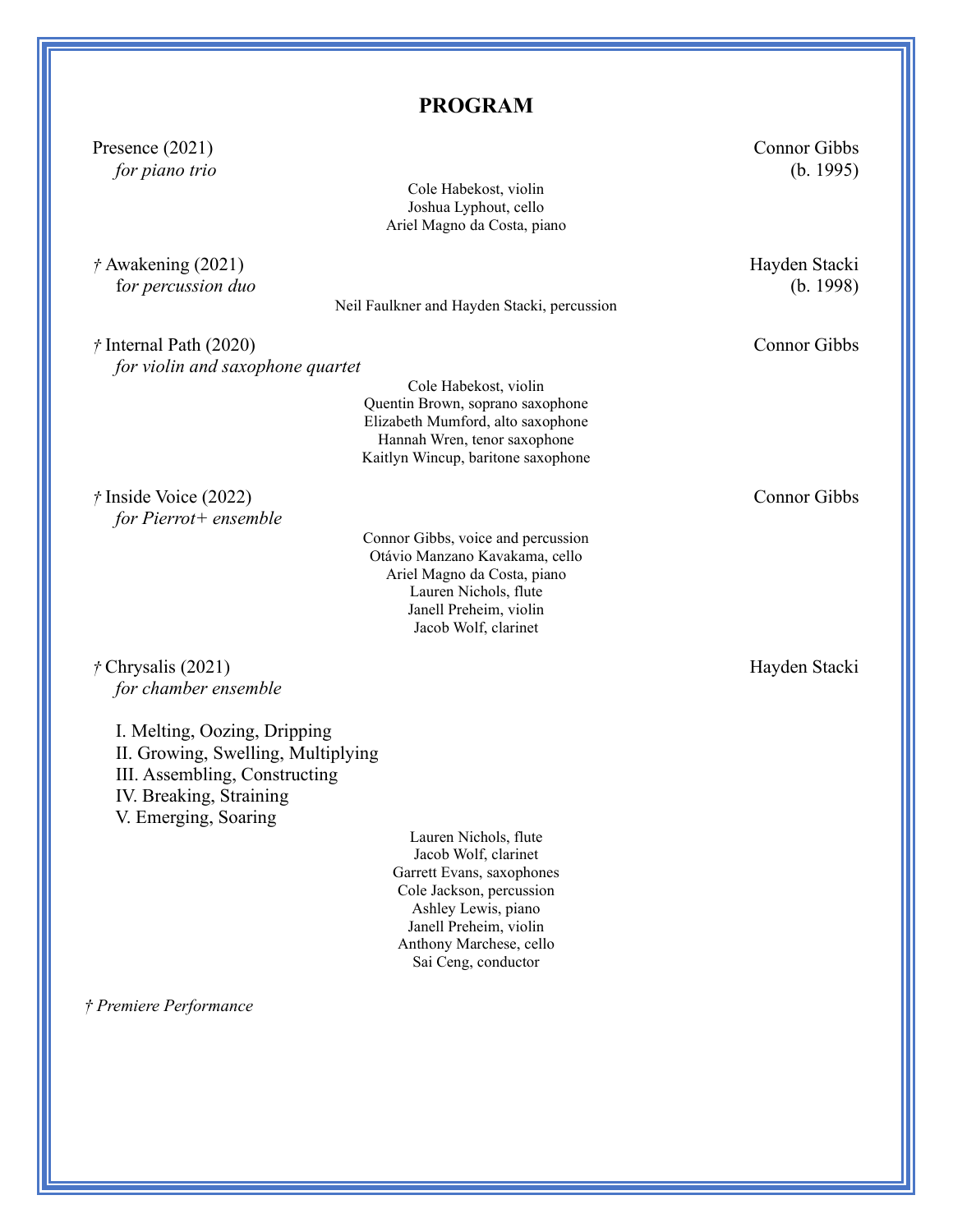## **PROGRAM NOTES**

#### *Being, Becoming, Breaking*

Today's concert program explores the boundaries and intersections revolving around existence, selfactualization, and the actions that support the former and force the latter. *Presence* creates a soft and introspective sound world focused on the idea of being present. *Awakening* dramatically builds from this world with a celebratory ritual beginning. *Internal Path* balances opposing halves of life in harmony.

On the other hand, the narrator in *Inside Voice* has not achieved this harmony. The work features an outburst from holding back and conforming, almost reaching authenticity before making the scene appear as a joke. We break away from this holding back in *Chrysalis* with the programmatic journey of a caterpillar metamorphosing into a butterfly. The parallels of finding yourself and striving for authenticity call for being present. From the chrysalis to life beyond...

#### *Presence* **• (Connor Gibbs)**

There are a lot of mysteries to life, including one's purpose or what remains beyond our realm of understanding. Highlighting a poem by the composer, *Presence* juggles the ideas of existing, being present, and embodying an aura which affects others. In the end, everything will melt, disappear, and sink, but also have existed. *So, where are you?*

> The waves move so slowly here They oscillate like an iceberg We're not sure when the waves will stop moving Or when the universe will burn out.

But while we're here, We may as well appreciate How... slowly... life moves. Before you know it, the glacier in the sky

> Will melt Will disappear Will sink Will exist.

#### *Awakening* **• (Hayden Stacki)**

The piece begins sparsely and softly, treading carefully as not to wake the sleeping deities. Once the elders are ready, the ritual drums are brought out, and the *Awakening* ceremony begins.

#### *Internal Path* **• (Connor Gibbs)**

*Internal Path* takes light inspiration from Taoist philosophy of living life in harmony. The word Tao can be translated as multiple words, including "way." Taking this idea of a balanced path through life, the life journey that everyone walks is filled with equal moments of reflection and moments of frenzy. The violin melody is inspired by the erhu, a Chinese spike fiddle which is played for its beautiful melodies. Overall there are two sections to represent yin and yang, with one brief return to the opening material for musical closure (but a suggested return of cycling through the piece infinitely).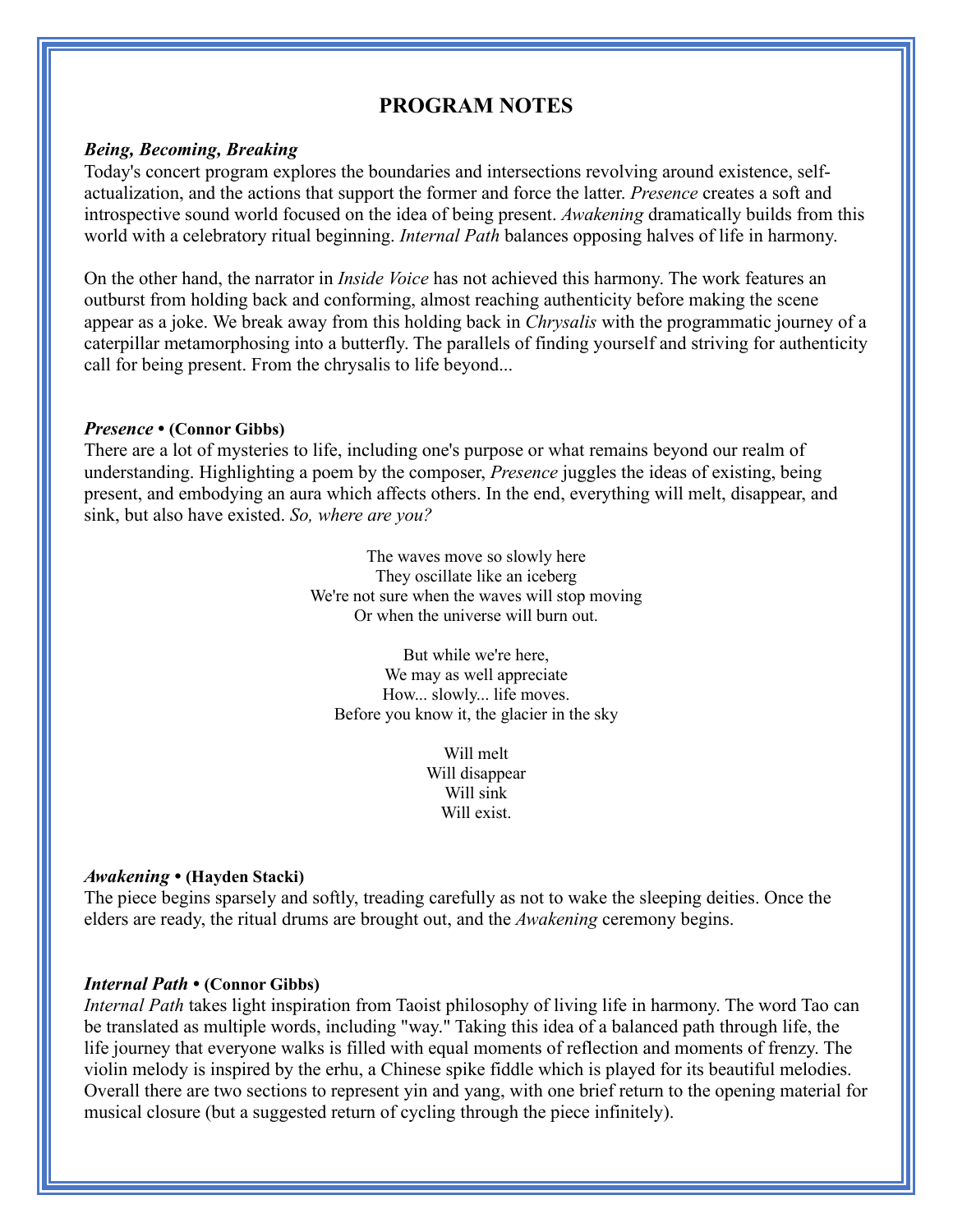#### *Inside Voice* **• (Connor Gibbs)**

*Inside Voice* is inspired by the notion of having to stay silent and repress your feelings and/or your personality to satisfy someone else. When someone [younger] screams, they're often reminded to "use [their] inside voice." This work follows a poem by the composer through cycling frustration, bursting out into an "outside voice." The chaos is cut off dramatically by the singer, who twists the text to suggest that this entire presentation has been a farce, as often happens when someone else "doesn't like what they hear." The piece concludes with a grounded sense of self and *a self-chosen* inside voice.

> Keep it down I am here My voice is too loud My imagination too vocal

Think, unthink, rethink, sink It's late, it's early It's uneven Nothing to believe in

My voice is too early Keep it uneven Keep it down, not loud My imagination too late

Sink, rethink, unthink, think I am here On time Something to believe in

#### *Chrysalis* **• (Hayden Stacki)**

*Chrysalis* is divided into five short movements which dramatize the journey of a caterpillar's metamorphosis into a butterfly. The music reflects the literal physical processes that the caterpillar goes through, as well as the struggle of this process as a whole.

### **ABOUT THE ARTISTS**

• **Connor Gibbs** is a composer, music educator, and singer from Western Massachusetts. He is currently studying at Bowling Green State University for his MM degree in Composition with Dr. Christopher Dietz, Dr. Mikel Kuehn, and Dr. Marilyn Shrude. Connor previously graduated from Wagner College in May 2017 with his Bachelor of Arts in Music and taught choral and vocal music in Springfield, Massachusetts for three years.

His work has been performed across the United States and Europe at festivals and workshops including the Space City New Music Festival, Dartington International Music Festival, European University Cyprus International Composition Workshop, Boise New Music Series, highSCORE Festival, Iceberg New Music Institute, and more. Collaborations with other artists include violinist Esther Abrami, flutist Iwona Glinka, and playwright Daniel Smith.

Visit [www.connorgibbs.com](http://www.connorgibbs.com/) to learn more!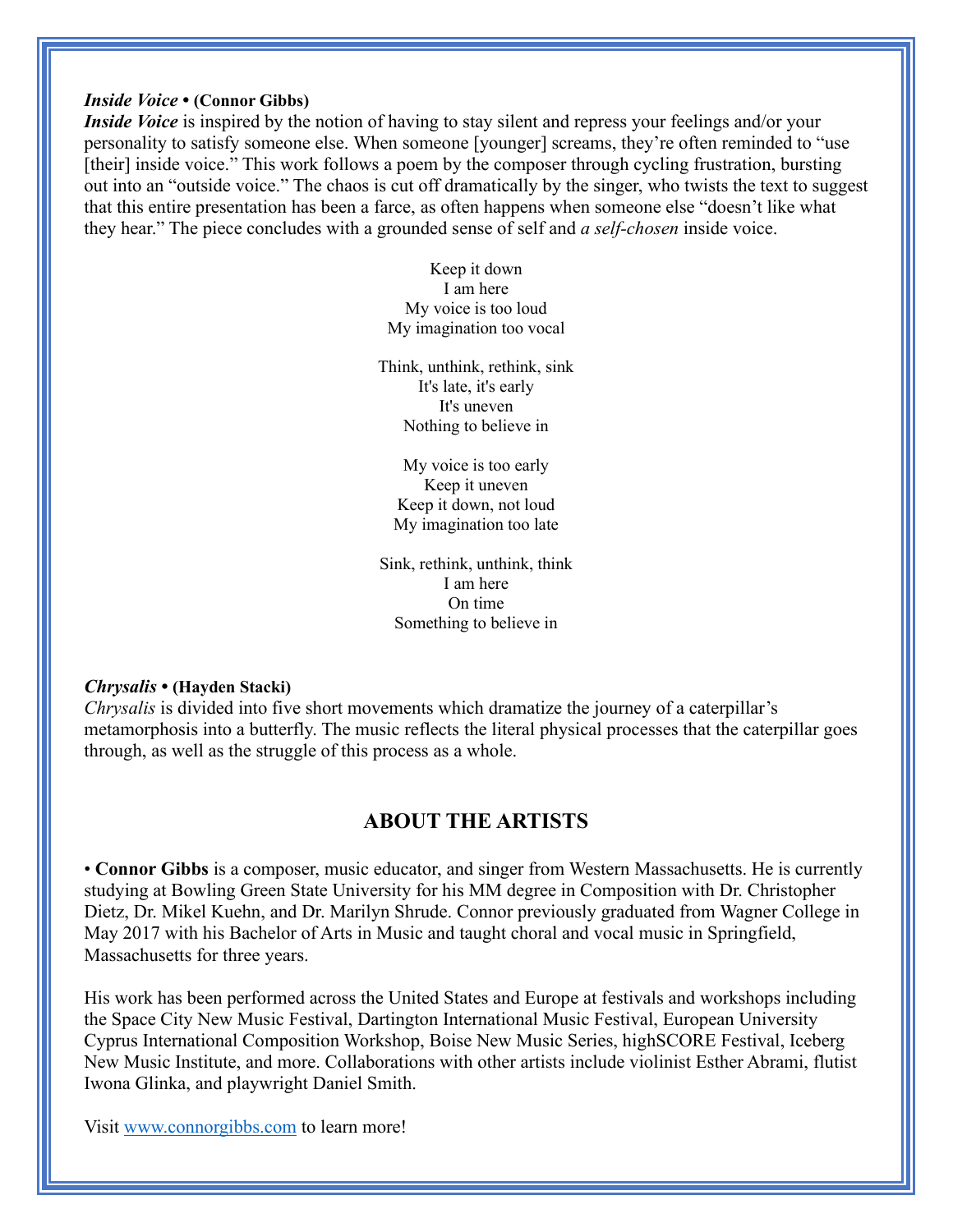• **Hayden Stacki** is a composer and percussionist from Westbrook, Maine. He aims to write music that energizes and elicits emotion from the listener, often through dark tonalities and intricate rhythmic textures. He has composed for ensembles such as the Toledo Symphony Orchestra, Susquehanna University Symphonic Band, and Westbrook High School Wind Ensemble. Upcoming projects include pieces for The Experiment, Unheard-of//Ensemble, and the Furman University Percussion Ensemble. Recently, he had a piece accepted for the SEAMUS 2022 National Conference. He is currently pursuing his M.M. in Composition at Bowling Green State University. Composition teachers include Christopher Dietz, Marilyn Shrude, Mikel Kuehn, and Patrick Long, and percussion teachers include Nicholas Fox, Gregory Alico, and Gregory Simonds.

Visit [www.haydenstacki.com](http://www.haydenstacki.com/) to learn more!

• **Quentin Brown** is a senior at Bowling Green State University. He is currently finishing both a saxophone performance degree with Dr. John Sampen and a jazz studies degree with David Bixler. He is from Genoa, Ohio, and went to school at the Toledo School for the Arts where he studied with Shannon Ford. He currently performs with the BGSU Wind Symphony, a Chamber Jazz ensemble, Lab Band II, and Madison Avenue. He has previously performed with the OMEA All State band in 2018, the international jazz band Pink Martini in 2016, The Toledo School for the Arts Studio Orchestra, as well as numerous pit orchestras. In his free time, he enjoys playing D&D with his friends, as well as playing with his cat, Leo.

• **Sai Ceng** is an aspiring conductor from Long Island, NY and is a master's conducting student at BGSU. He has conducted in the Spontaneity of the Performing Arts masterclass led by Joseph Gifford and David Rudge, and was a fellow at the Conductor's Institute of South Carolina under the tutelage of Donald Portnoy, Peter Jaffe, and Victoria Bond. Sai is currently a student of Dr. Emily Freeman Brown.

Sai has earned a Bachelor Degree in Music Education with a concentration on Clarinet, and a Master of Music Degree in Wind Conducting from SUNY Fredonia.

• **Garrett Evans** is a current student at Bowling Green State University, working towards his Doctor of Musical Arts in Contemporary Music Performance Degree. As a musician, Garrett has performed both domestically and internationally. In 2015 he travelled to Strasbourg, France and gave performances with the Lawrence University Saxophone Quartet as part of their presentation titled *Silent Sound*. Domestically, Garrett has performed in a wide variety of locations, such as warming shelters, public schools, country clubs, parks, and malls. In addition to his experience as a chamber musician and performer, Garrett has also spent a couple of years teaching in the public schools in Northern Wisconsin. Garrett has taught middle and high school choir and band, as well as K-6 general music and strings. His primary instructors in saxophone have been Matthew Arau, Jesse Dochnahl, Steven Jordheim, Sara Kind, Sumner Truax, Carrie Koffman, and John Sampen.

• **Neil Faulkner** is currently a Third-Year Graduate student in the BGSU percussion studio. Originally from the Metro-Detroit area of Michigan, Neil received his Bachelor of Music degree from Oakland University in Instrumental Performance. In addition, he recently received his Master of Music degree in Percussion Performance from BGSU and is currently continuing his studies at BG as a student in the Performance Certificate program.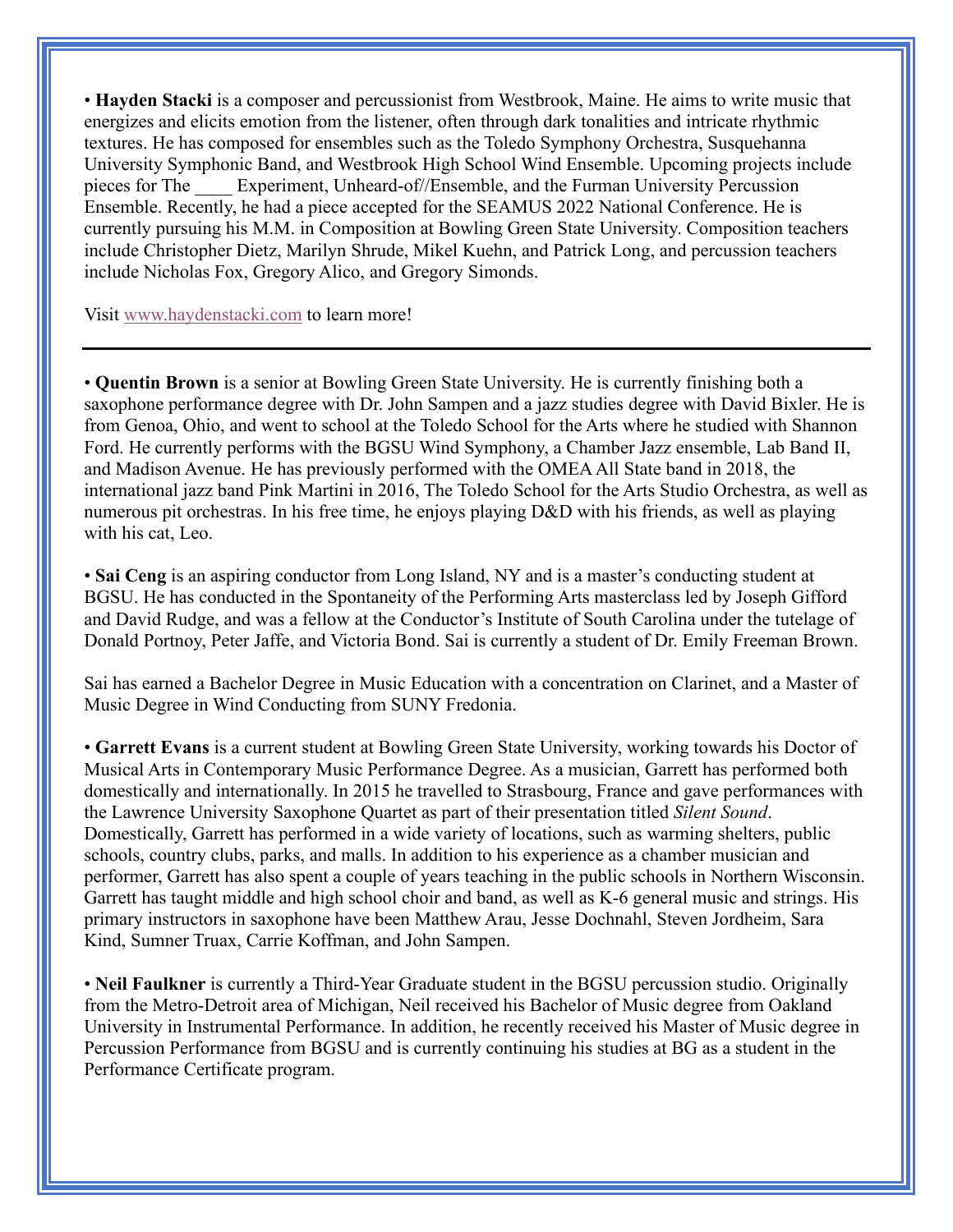• **Cole Habekost** is a Violin Performance student at Bowling Green State University, studying with Caroline Chin. A devoted chamber musician, Cole has had extensive coaching and mentorship with members of the Kronos Quartet and Takács Quartet. His chamber ensembles have recently won first prize in both the Douglas Wayland Chamber Music Competition and the Rocky Ridge Music Center Chamber Music Competition. In 2020, Cole was one of two winners in the undergraduate division of BGSU's Concerto Competition. Cole is currently the recipient of the Dr. Paul Makara Violin Scholarship and a recipient of the Bernice E. Coulon Music Scholarship. He was recently announced to be an inaugural member of the Fulton String Quartet, a handpicked ensemble comprising of four undergraduate students from the College of Musical Arts, funded generously by David L. Fulton.

• **Cole Jackson** is a second-year master's student in the BGSU percussion studio. Originally from Southern New Hampshire, he received his Bachelor of Music from SUNY Fredonia in music education. There he studied with Dr. Kay Stonefelt and received a well-rounded education in classical, contemporary and world music. He particularly enjoys playing orchestral timpani and chamber music, and looks forward to expanding his abilities at BGSU.

• **Otávio Manzano Kavakama** is a cellist from Brazil. He is currently studying at Bowling Green State University, where he is pursuing a doctoral degree in contemporary music. His current teacher is Dr. Brian Snow, and he also studied with André Micheletti and Dr. Alexander Russakovsky. Otávio is a fellow of the Aspen Contemporary Ensemble at the Aspen Music Festival and School.

• **Ashley Lewis** is a pianist and piano teacher from Chelsea, Alabama. She received her Bachelor of Music degree from the University of Alabama where she studied under the tutelage of Dr. Kevin Chance. She recently moved to Bowling Green, OH to pursue a Master of Music degree under the direction of Dr. Solungga Liu at Bowling Green State University. She is affiliated with several ensembles at BGSU and works as the staff pianist at Trinity Methodist Church. She has received numerous commendations for her skills as both a performer and teacher, and hopes to one day pursue her dual passions of teaching and performing as a university professor.

• Cellist, theorist, and composer **Josh Lyphout** is currently studying at Bowling Green State University under Dr. Brian Snow (BM Music Performance 2025). An accomplished young cellist and avid proponent of new music, Lyphout works regularly with living composers and new music ensembles to program concerts and recitals both with classical standards as well as premieres. Lyphout also performs with the BGSU Early Music Ensemble on a period baroque cello as well as with the Hansen Trio.

• Brazilian pianist **Ariel Magno da Costa** currently serves as Adjunct Assistant Professor at Bowling Green State University, where he completed his doctoral studies in Contemporary Music in 2021 with Laura Melton and Thomas Rosenkranz. His dissertation is focused on the music for solo piano by Basque-Spanish composer Gabriel Erkoreka (b. 1969). Recent activities include participation in the 14th and 15th editions of soundSCAPE Festival (Cesena, Italy), Bowling Green New Music Festival 38, 39, 40, and 41, Society of Composers 2018 National Conference (Tacoma, WA), and the 2017 IDRS Annual Conference (Appleton, WI).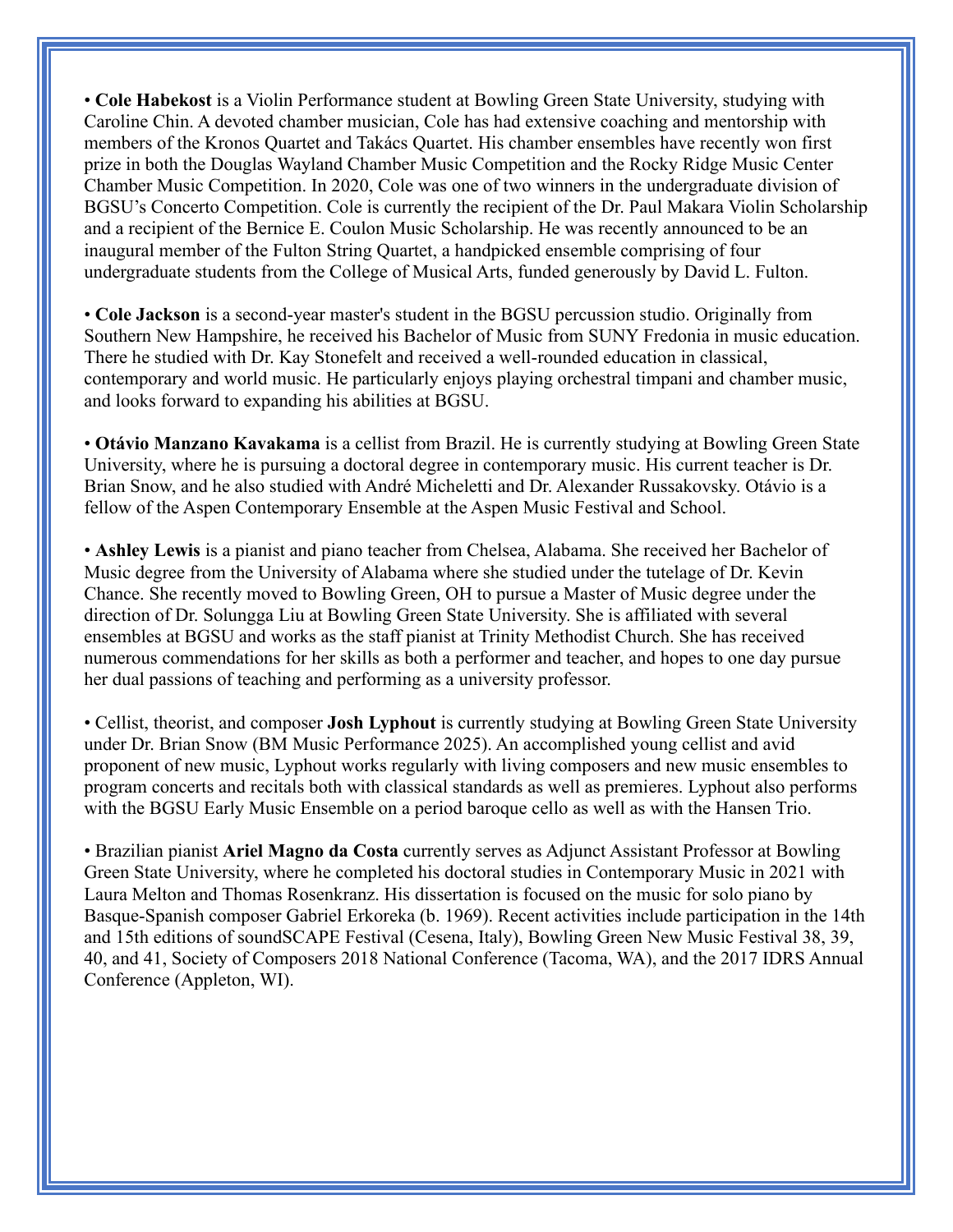• Over 10 years **Anthony Marchese** has worked to hone his craft as a professional cellist, teacher, and musical collaborator. During his time in the field, he has performed as a featured soloist with the Eastern Michigan University symphony orchestra, placed first in the Barry Manilow concerto competition, and recorded a full-length album in collaboration with folk singer/songwriter Joanna Sterling. Anthony enjoys exploring all genres of music with an emphasis on folk and world music. Currently Anthony is a first-year doctoral student at Bowling Green State University in the studio of Dr. Brian Snow and works as adjunct professor of cello at Bluffton University. Upcoming projects include a second full length album in collaboration with Joanna Sterling and the release for 4 newly commissioned works by his ensemble Quarteto Raro. One of Anthony's primary goals in music is to commission new works from underrepresented composers, particularly within the LGBTQIA+ community.

• **Elizabeth Mumford** is a classical saxophonist from San Jose, California, and currently a sophomore in the studio of Dr. John Sampen at Bowling Green State University. She came to college from a background in jazz, and has studied classical saxophone for two years with Dr. Sampen and is a member of the BGSU Wind Symphony.

Elizabeth has performed several world premieres, notably *Rings of Light* by Augusta Read Thomas for BGSU's 41st Annual New Music Festival and *Once More to the Ocean* by Benjamin Nylander. She most recently was an undergraduate winner of BGSU's Concerto Competition in Music Performance. Elizabeth has also performed in several small ensembles and regularly performs new works by graduate students at BGSU.

• **Lauren Nichols** is an active performer and flute teacher. She recently graduated with a Bachelor of Arts in Flute Performance and Studio Art, and a Minor in History from Fresno Pacific University in California. She is on the substitute list for two premier professional orchestras in the California Central Valley and has been a featured soloist in multiple collegiate ensembles. She has also served as Co-Director of Community Flute Choir of Fresno, Flute Instructor for FPU Community Music School, and Flute Clinician for FPU Summer Music Camp, in addition to running her own private studio. During the summers, Lauren has performed in masterclasses across the country, and in 2018, she won the Principal Flute position in the Intercollegiate Band for the College Band Directors National Association Western/Northwestern Division. Lauren is currently pursuing a Master of Music in Flute Performance at Bowling Green State University in Ohio where she holds a Graduate Assistantship.

• Originally from Lancaster, Pennsylvania, violinist **Janell Preheim** is a first-year master's student at Bowling Green State University, studying violin performance. She serves as a concertmaster for the BGSU Philharmonia and violinist for the Graduate String Quartet and enjoys teaching violin lessons at Black Swamp Fine Arts School. With a passion for teaching as well as excellent musicianship, she graduated from Goshen College in Indiana in 2021 with a B.A. in Music Education.

• **Kaitlyn Wincup**, saxophonist, is a music education major studying at Bowling Green State University. Initially from Naperville, Illinois, she is a Musicianship and Advanced Pedagogy scholar at BGSU and seeks as much experience as she can to develop herself as an educator, performer, and musician. Additionally, she currently serves as President of the Alpha Xi chapter of Tau Beta Sigma as a servant leader and dedicated musician. Outside of performing, she loves to cook and read whenever she can.

• **Hannah Wren** is a 3rd year music education major studying saxophone with Dr. John Sampen at Bowling Green State University. She is originally from Perry, Ohio where she performed with the Cleveland Youth Wind Symphony for several years. At Bowling Green, Hannah enjoys being involved in Kappa Kappa Psi, Concert Band, and the Falcon Marching Band.